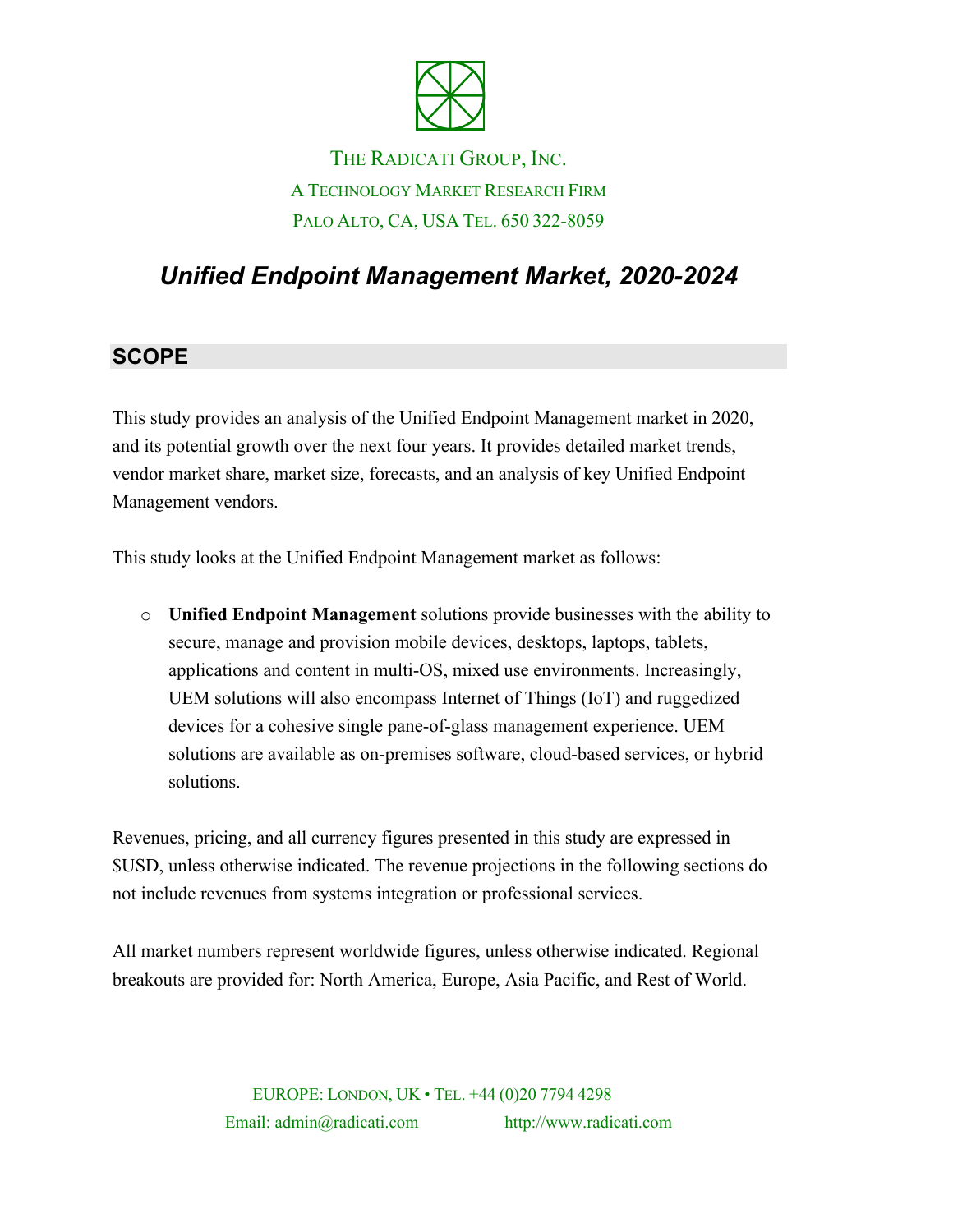This report does not contain country breakouts but these may obtained from The Radicati Group at an extra charge.

Installed base figures represent *active* devices under management that have been used at least once in the last three months.

### **METHODOLOGY**

The information and analysis in this report is based on primary research conducted by The Radicati Group, Inc. Our proprietary methodology combines information derived from three principal sources:

- a. Our Worldwide Database which tracks user population, seat count, enterprise adoption and IT use from 1993 onwards.
- b. Surveys conducted on an on-going basis in all market areas which we cover.
- c. Market share, revenue, sales and customer demand information derived from vendor briefings.

Forecasts are based on historical information as well as our in-depth knowledge of market conditions and how we believe markets will evolve over time.

Finally, secondary research sources have also been used, where appropriate, to crosscheck all the information we collect. These include company annual reports and other financial disclosures, industry trade association material, published government statistics and other published sources.

Our research processes and methodologies are proprietary and confidential.

### **EXECUTIVE SUMMARY**

• Unified Endpoint Management (UEM) solutions provide businesses with the ability to secure, manage and provision mobile devices, desktops, laptops, tablets, applications and content in multi-OS, mixed use environments. Increasingly, UEM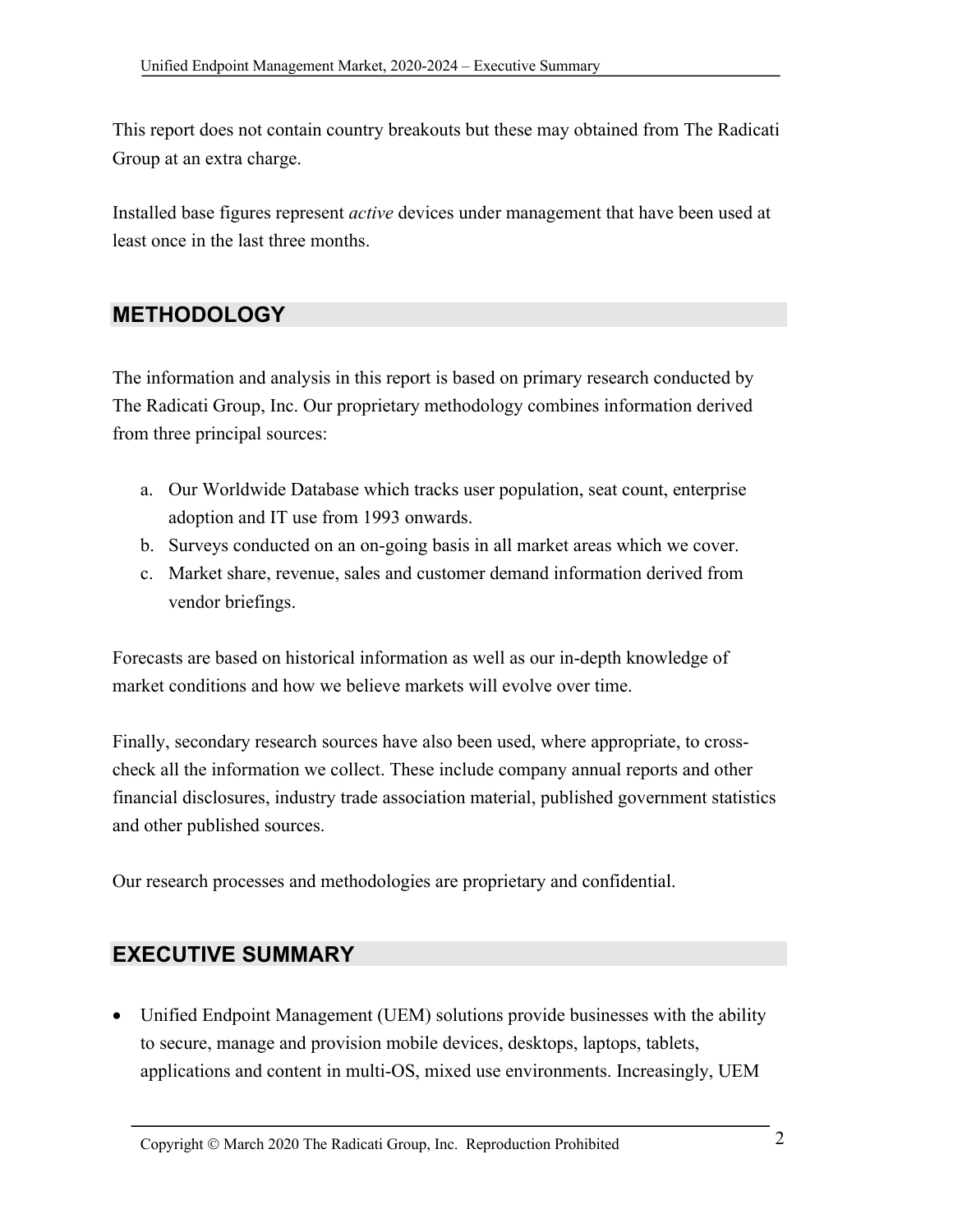solutions will also encompass Internet of Things (IoT) for a cohesive single pane-ofglass management experience.

- UEM solutions provide businesses with the ability to secure and manage all devices used by their employees. The growing Bring Your Own Device (BYOD) trend has been a major driver for UEM adoption, as organizations struggle to manage all aspects of mobile security ranging from the device, to software, to data and applications across a multitude of different computing devices and operating systems.
- Unified Endpoint Management solutions bring together several areas of functionality, which include:
	- o Mobile Device Management (MDM)
	- o Mobile Security
	- o Mobile Application Management (MAM)
	- o Mobile Content Management
	- o Endpoint Security
	- o Modern Management Tools
- Many vendors offer solution components aimed at addressing one or more aspects of Unified Endpoint Management, and there are many pure-play vendors that focus on a single aspect of UEM (e.g. MDM, or PC management). For the purpose of this report, vendors offering solutions that focus only on a single component of UEM are not included.
- The UEM market continues to show strong growth with worldwide revenues for UEM solutions totaling over \$3.0 billion by year-end 2020. Revenues are projected to grow to over \$6.9 billion by year-end 2024. Figure 1, shows the worldwide revenue growth from 2020 to 2024.